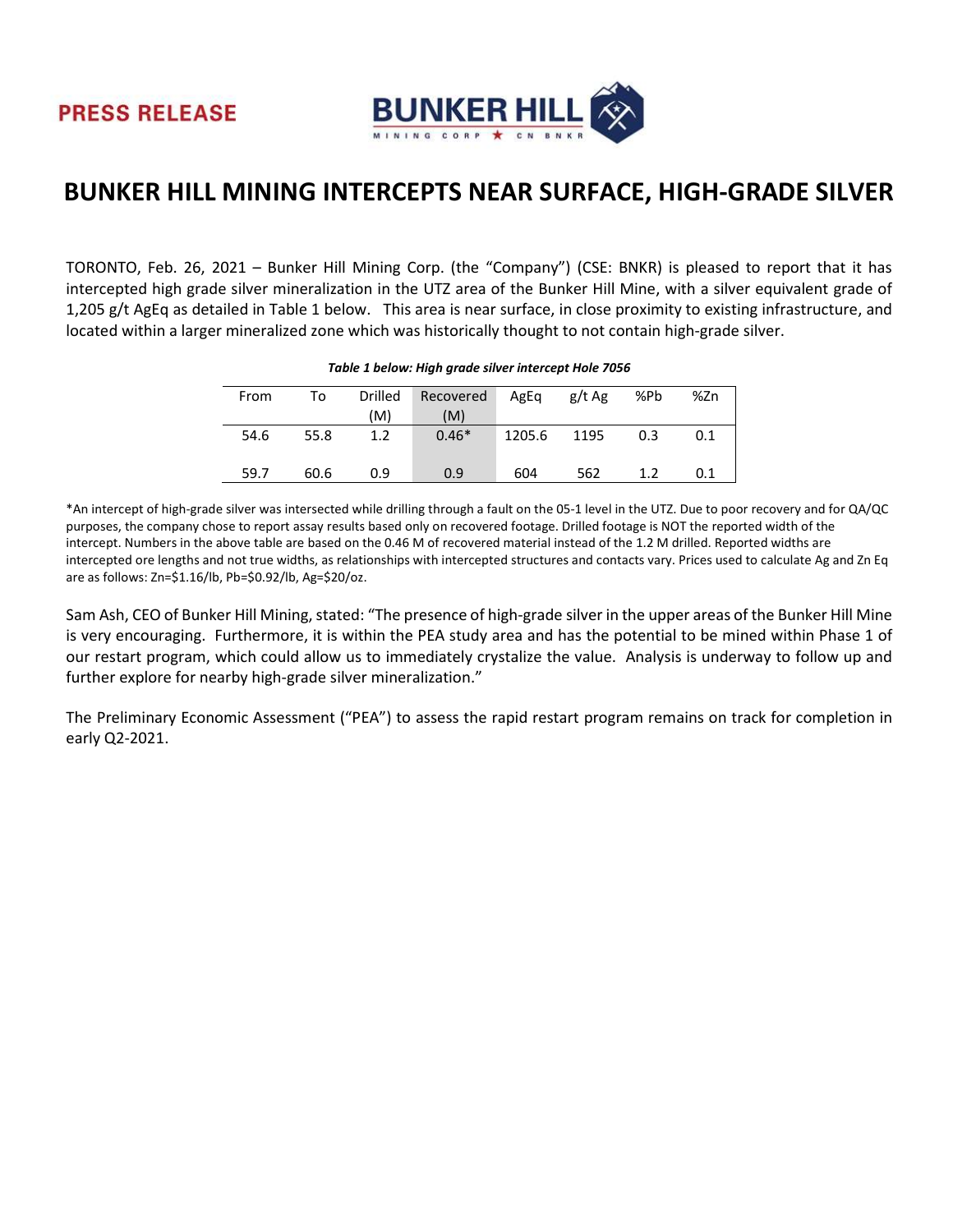### Figure 1: Silver Intercept Drilling Exploration – Cross Section



## Technical Information

The diamond drilling program used HQ-size core. Bunker Hill followed standard QA/QC practices to ensure the integrity of the core and sample preparation through to delivery of the samples to the assay lab. The drill core was stored in a secure facility, photographed, logged and sampled based on lithologic and mineralogical interpretations. Standards of certified reference materials, field duplicates and blanks were inserted as samples shipped with the core samples to the lab.

ALS Global was used to provide analytical services and all results comply with both NI 43-101 and industry standards. ALS Global holds an industry standard ISO 17025 accreditation, specifying general requirements for laboratory performance.

The Company advises that it does not propose to base its production decision on a feasibility study of mineral reserves, demonstrating economic and technical viability, and, as a result, there may be an increased uncertainty of achieving any particular level of recovery of minerals or the cost of such recovery, including increased risks associated with developing a commercially mineable deposit. Historically, such projects have a higher risk of economic and technical failure. There is no guarantee that production will begin as anticipated or at all or that anticipated production costs will be achieved. The Company further cautions that a PEA is preliminary in nature. No mining study has been completed. Mineral resources are not mineral reserves and do not have demonstrated economic viability. There is no certainty that the PEA will be realized.

#### Qualified Person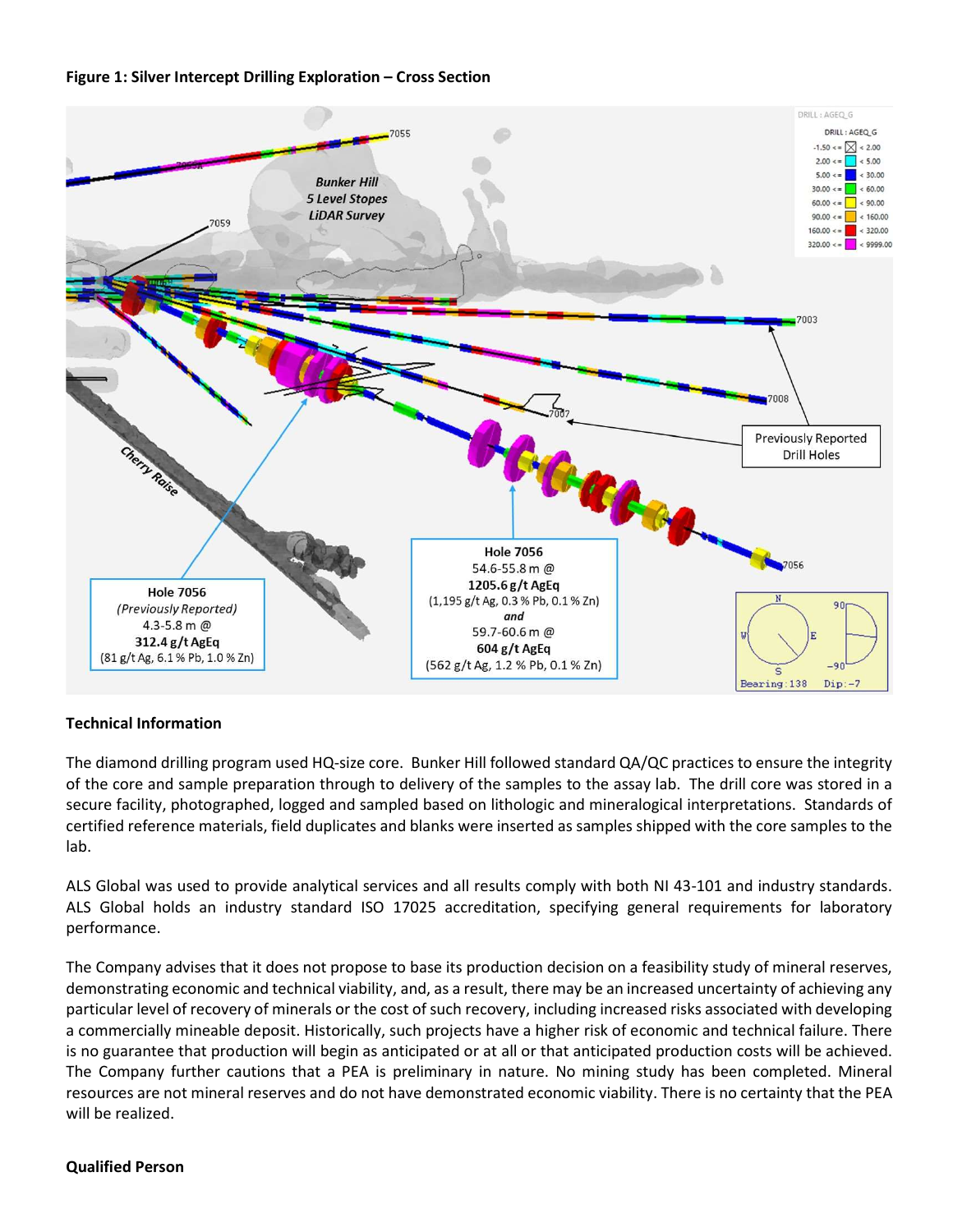Mr. Scott E. Wilson, CPG, President of Resource Development Associates Inc. and a consultant to the Company, is an Independent "Qualified Person" as defined by NI 43-101 and is acting at the Qualified Person for the Company. He has reviewed and approved the technical information summarized in this news release.

#### About Bunker Hill Mining Corp.

Bunker Hill Mining Corp. has an option to acquire 100% of all saleable assets at the Bunker Hill Mine. Information about the Company is available on its website, www.bunkerhillmining.com, or within the SEDAR and EDGAR databases.

For additional information contact:

Sam Ash, President and Chief Executive Officer +1 208 786 6999 sa@bunkerhillmining.com

## Cautionary Statements

Certain statements in this news release are forward-looking and involve a number of risks and uncertainties. Such forward-looking statements are within the meaning of that term in Section 27A of the Securities Act of 1933, as amended, and Section 21E of the Securities Exchange Act of 1934, as amended, as well as within the meaning of the phrase 'forward-looking information' in the Canadian Securities Administrators' National Instrument 51-102 – Continuous Disclosure Obligations. Forward-looking statements are not comprised of historical facts. Forward-looking statements include estimates and statements that describe the Company's future plans, objectives or goals, including words to the effect that the Company or management expects a stated condition or result to occur. Forward-looking statements may be identified by such terms as "believes", "anticipates", "expects", "estimates", "may", "could", "would", "will", or "plan". Since forward-looking statements are based on assumptions and address future events and conditions, by their very nature they involve inherent risks and uncertainties. Although these statements are based on information currently available to the Company, the Company provides no assurance that actual results will meet management's expectations. Risks, uncertainties and other factors involved with forward-looking information could cause actual events, results, performance, prospects and opportunities to differ materially from those expressed or implied by such forward-looking information. Forward looking information in this news release includes, but is not limited to, the Company's intentions regarding its objectives, goals or future plans and statements. Factors that could cause actual results to differ materially from such forward-looking information include, but are not limited to: the ability to predict and counteract the effects of COVID-19 on the business of the Company, including but not limited to the effects of COVID-19 on the price of commodities, capital market conditions, restriction on labour and international travel and supply chains; failure to identify mineral resources; failure to convert estimated mineral resources to reserves; the inability to complete a feasibility study which recommends a production decision; the preliminary nature of metallurgical test results; delays in obtaining or failures to obtain required governmental, environmental or other project approvals; political risks; changes in equity markets; uncertainties relating to the availability and costs of financing needed in the future; the inability of the Company to budget and manage its liquidity in light of the failure to obtain additional financing, including the ability of the Company to complete the payments pursuant to the terms of the agreement to acquire the Bunker Hill Mine Complex; inflation; changes in exchange rates; fluctuations in commodity prices; delays in the development of projects; capital, operating and reclamation costs varying significantly from estimates and the other risks involved in the mineral exploration and development industry; and those risks set out in the Company's public documents filed on SEDAR. Although the Company believes that the assumptions and factors used in preparing the forward-looking information in this news release are reasonable, undue reliance should not be placed on such information, which only applies as of the date of this news release, and no assurance can be given that such events will occur in the disclosed time frames or at all. The Company disclaims any intention or obligation to update or revise any forward-looking information, whether as a result of new information, future events or otherwise, other than as required by law. No stock exchange, securities commission or other regulatory authority has approved or disapproved the information contained herein.

Cautionary Note to United States Investors Concerning Estimates of Measured, Indicated and Inferred Resources